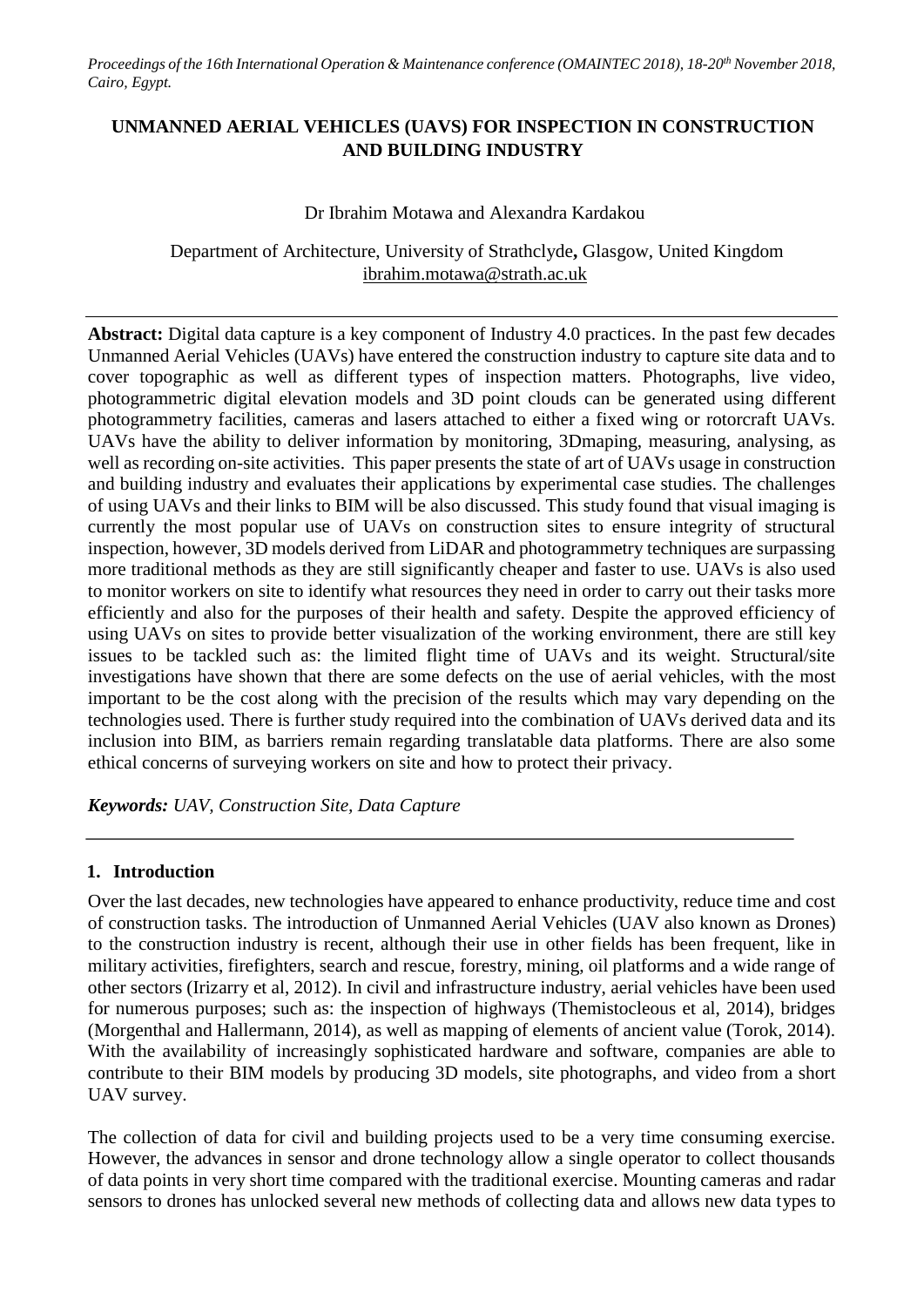be explored. The equipment is not cheap but, compared to hiring a team of dedicated data gatherers for extended periods of time, it does make financial sense, particularly as the cost of the sensors and drones decreases. This is in addition to avoiding any risk accounted for human interactions on dangerous sites. These drones equipped with sensors can gather data for a wide range of functions from mapping terrain and topographic analysis, to observing the structural integrity and inspection of buildings, bridges or tunnels over its life, and to ensure health and safety compliance.

The purpose of this paper is to provide the state of art of the UAVs technologies and methods of use. The analysis of their different practices, the way they are being used and the additional software, technologies and methods will provide the knowledge needed to further understand UAVs, as well as trigger further studies on the subject and enhance its future. Case studies will be discussed along with the different technologies and Building Information Modelling (BIM) combined with UAVs.

### **2. UAV technology**

UAV is a booming industry at the moment and the potential utilisation in the construction industry is very promising for a wide range of uses to improve the efficiency of processes. These vehicles use payloads and software to gather and interpret/analyse data on site, rather than carry out specific constriction activities (Dupont et al., 2017).

The most obvious use for drones is taking aerial photographs which used to require an aircraft, pilot, on-board photographer and, in the care of helicopters, special permission due to the downdraft and noise of the aircraft. The only alternative to take such images used to be the expensive high resolution satellite images, but now a single skilled operator can pilot a drone which can take the same aerial images at a much lower cost, with far less risk to human life. In addition, drones can get to places no manned aircraft ever could, e.g. the risk presented by flying a helicopter between buildings in an urban environment would be correctly deemed to be unacceptable, and therefore unmanned drones allow new perspectives to be explored, filling the gap between purely aerial and ground photography. Figure 1 shows a drone with a digital camera mounted to its underside.



*Figure 1: Example of a "hexacopter" drone, fitted with a digital camera (Liu et al., 2014)*

UAVs are aircraft which can fly either automatously or controlled by an operator on the ground. These vehicles exist in a variety of shapes and versions, however they all follow the same system design of a frame/structure, electromechanics, flight controller and telemetry control system (Liu et al., 2014).

Two structures exist for UAVs, multi-rotor and fixed wing, both of which have advantages and drawbacks pertaining to their design. Rotorcraft UAVs, as shown in Figure 2, contain between two and eight rotors and are mechanically more complex than fixed wing. However, with this complexity come advantages such as vertical take-off and landing, hovering capabilities, manoeuvrability and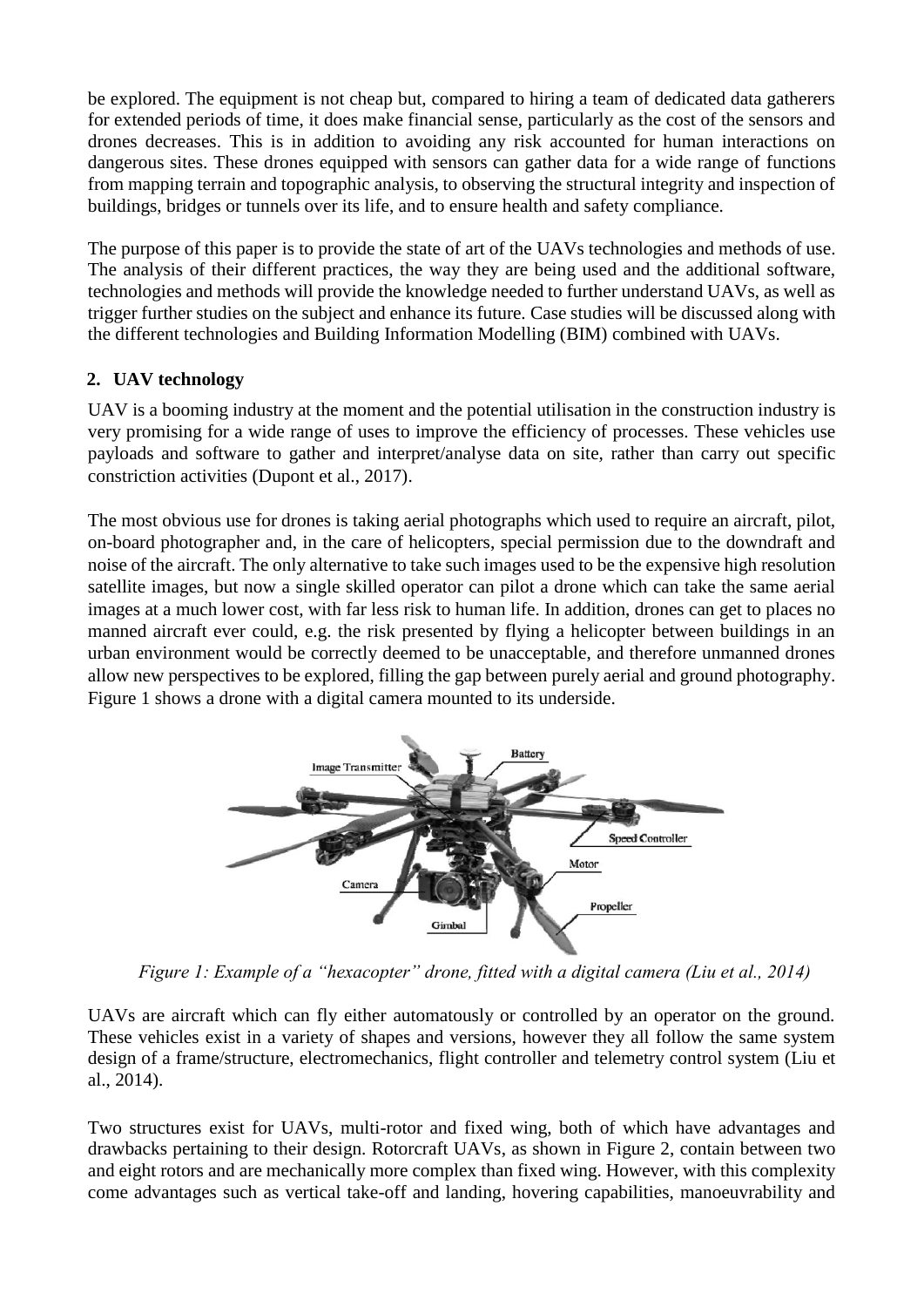larger capacity for different payloads (UAV Insider, 2018). There are drawbacks to this type of UAV as there is a trade-off with mechanical complexity and manoeuvrability with battery capacity and speed.

Fixed wing UAVs, as shown in Figure 3, fly like a traditional aeroplane as they use wings rather than rotors in order to generate their lift. This method is far more efficient and as a result they can travel faster for longer; this makes them the ideal choice for survey sites of a large area. Difficulties associated with fixed wing are the launching procedures as this requires some form of runway and its inability to maintain one position to gather detailed data of a specific area. With the popularity surrounding UAVs in industry and their increasing use in construction, the focus begins to fall on what method can be utilised to capture data using these vehicles (Buczkowski, 2018).



*Figure 2 – Rotorcraft UAV (Source: DJI)*

## **3. Technology used with UAV**



*Figure 3 – Fixed Wing UAV (Source: GEM Systems)*

UAVs use many additional technologies to complete a task. It was shown eventually that the chosen UAV for an operation is not the only important parameter for a successful result, but also the additional technologies and software are crucial as they are part of the process of data manipulation and extraction. Photogrammetry and LiDAR are commonly used along UAVs to provide the 3D mapping service. In addition, generating algorithms to automatically determine suitable and anticipated routes for the drone is important to its operation. A GPS system is essential for visual navigation and exact positioning. Drones use GPS coordinates (latitude, longitude) for the position and the height of the barometric altimeter with respect to the take-off point. In this respect, Jun and D'Andrea (2003) proposed algorithms to define the trajectories of autonomous aerial vehicles in known environments. Russell et al (2005) have used genetic algorithms for routing drones to allow eventualities to be combined with regular routes, so it can be utilised in a general heuristic of inspection routes for complex sites such as for construction sites.

### **3.1 Photogrammetry**

Photogrammetry is a technique used by scientists and engineers to measure distances and produce 3D models from photographic data using cameras in general that can be also fixed on UAVs (Kwon et al., 2017). This is achieved by taking sequential images which overlap, typically 80-90%, and mathematically analysing the parallax produced by the overlay of the images (the process is also known as image-processing algorithms), Hudzietz and Saripalli (2012). This work used to be undertaken by measuring chains, theodolites and total stations (Wilkinson, 2017).

In order to gain photographs which overlap, the UAV must follow a set of marker which can be preprogrammed. At each marker, the camera will be programmed to take a photograph of the area and the elevation is worked out by triangulation of the x, y and z coordinated from two different images (Corrigan, 2017). Once the digital images are gathered they can be "stitched together", or composited, by computing facility to form large, highly detailed images and, more impressively, maps with three spatial dimensions (Turner et al., 2013). Due to minimal set up time and low cost, drones can be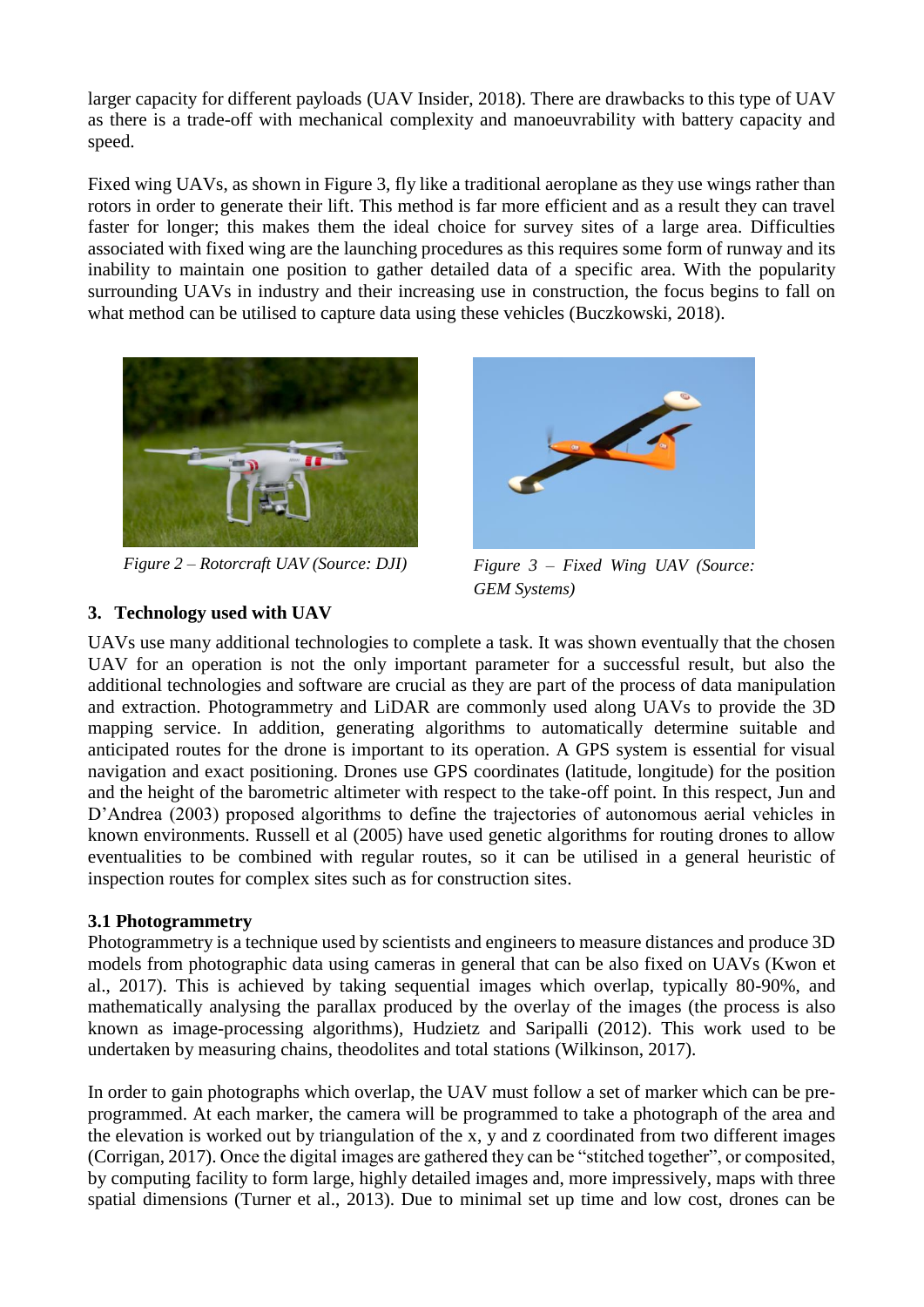redeployed to update maps over a short space of time. These new maps can be added to existing ones producing a three dimensional maps capable of showing changes to a site, landscape, etc. over a given time (i.e. 4D models), Ham et al. (2013).

Processing of images using multiple cameras and in multiple frequencies is one of the fast growing research to improve the quality of produced images. One of the objectives of processing with multiple cameras is the reconstruction of images and/or 3D models from images taken at different points in space. This allows the reconstruction of the geometry of the scenes by optimising the position, location, and orientation of certain points (Sappa et al (2016), Aguilera et al (2012), Zhao et al (2017), Kim et al (2017))

At present drones can provide impressive photos from the air, however creating models from these images depends on the available computing power. Care should be taken as providing the computer with more and more images will increase the time needed to produce a model. These models are also highly dependent on the drone being able to accurately identify where the images were taken in three dimensions, if this data is not included then that image cannot be used for 3D modelling, and conversely increasing the accuracy of the drone location information will further improve the model. This issue could be addressed by mounting additional sensors to the drone, however their payload is limited. As sensors continue to decrease in size and weight, current problems relating to the drone's uncertainty regarding where it is in three dimensional space and warping of images taken from the drone can be combatted, Wallace et al. (2012).

This technique is found to be reasonably accurate in producing 3D models when used on simple sites (e.g. flat without many objects). However, more complex sites will need more sophisticated process for accurately producing 3D models. Data captured by photogrammetry depends also on the conditions of light, shadow and wind. Any deficiencies in these conditions can lead to inaccurate data, Karpowicz and Higgins (2018).

### **3.2 Light Detection and Ranging (LiDAR)**

LiDAR is a method of mapping which uses laser beams to produce highly accurate 3D models. The technology is commonly used to examine surfaces. LiDAR works by fixing a laser with a wavelength of 1000-1600 nm to a UAV and sending out pulse signal and measuring the time the pulse takes to be deflected by an object on a surface of the ground and return to the transmitter. This technique is particularly effective as, unlike photogrammetry, Digital Terrain Models (DTM) can be produced even when there is coverage on the ground such as trees and bushes (Dong and Chen, 2017).

With each returned pulse, a data point is created and given an x, y and z coordinate. These coordinated points are used to construct a 3D point cloud, and this is essentially what becomes the model. Depending on how many points are taken per metre squares (frequency rate), the more or less detailed the model will be. The product of these data points will be a monochrome representation of what is on the surveyed area, and will need to be edited during post-processing by the operator to add colour and details to be usable for engineering applications (Buczkowski, 2018).

There are drawbacks of using LiDAR as although savings can be made through the fast survey and processing times, the equipment is still expensive. This can lead to associated costs concerning maintenance and damages which occur from UAV crashes or transportation. The equipment is also heavy and will have a significant impact on the UAV battery capacity, which could limit the size and the time of surveying (Puliti et al., 2017).

### **4. UAV and BIM**

In the construction industry, adopting Building Information Modelling (BIM) concepts and technologies become essential in delivering projects. With more streamlined methods of capturing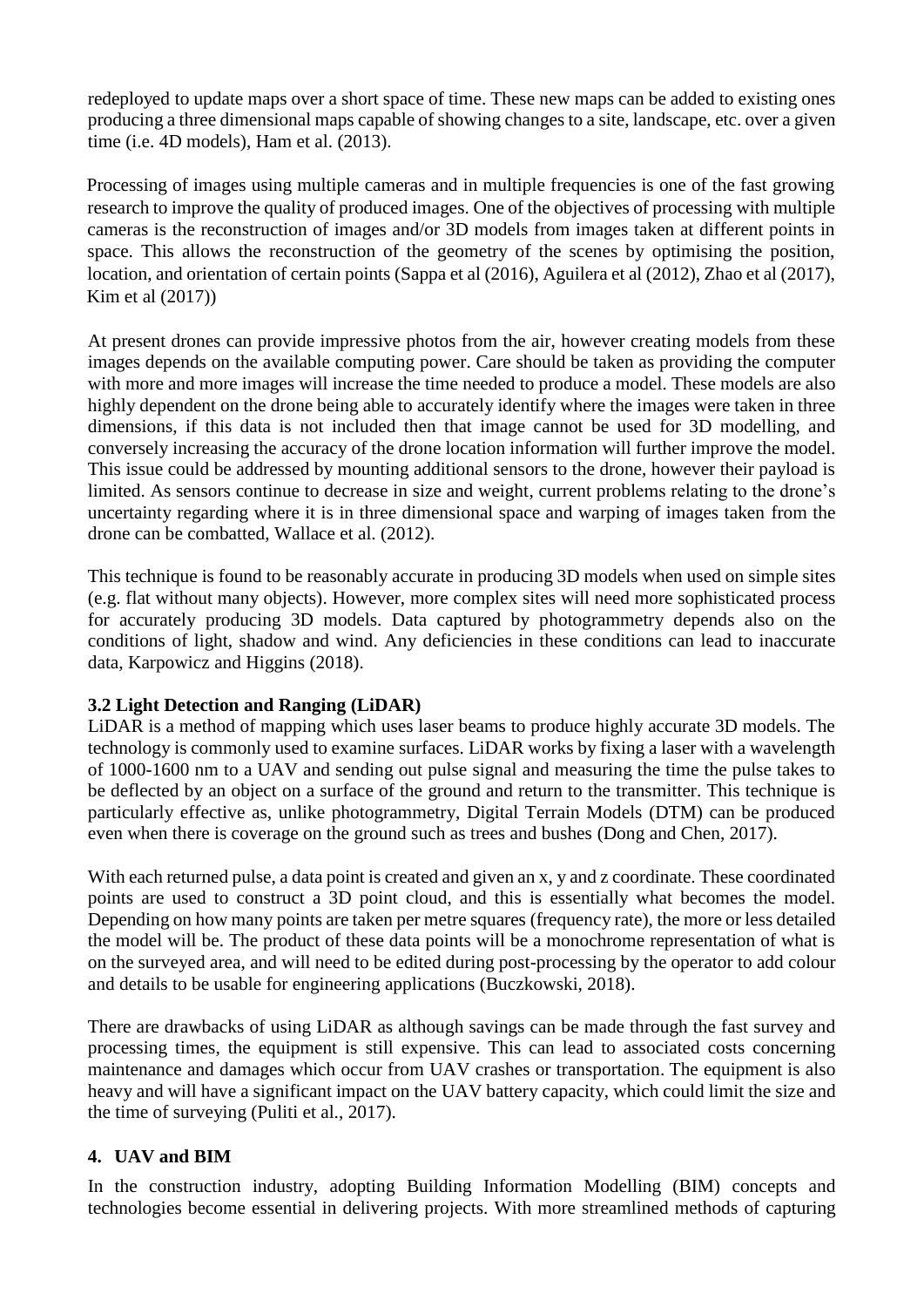real data in projects to accurately develop 3D models and facilitate post-handover, UAVs are likely to be integral to the contribution of data involved in 3D modelling. BIM is pushing forward the way in which industry approaches surveys by saving time, costs, and improving the quality of survey models. In conjunction with LiDAR, which is able to capture data even through tree canopies and low lighting conditions, point clouds can be imported into BIM models. BIM models can also provide geometric data to determine UAV routes as experienced by Lin and Su (2013). Applications to control the routes of mobile robots using BIM models also showed possibilities, Siemiątkowska et al (2013).

# **5. UAV for Structural and Sites Inspections**

It has become common practice within the field of civil engineering to monitor structures after they are completed to observe their performance over time as the materials degrade. However, UAVs do not cover all the needs of a detailed structural inspection, as sometimes the engineer needs to see the structure physically to identify any faults. Thus, UAVs are partially covering the needs of a structural inspection when visual surveillance is required. Using UAV for inspection can give a much clearer indication of when the structure requires maintenance, for example after a storm or excessive concrete shrinkage. This is typically performed using strain gauges attached to several elements of the structure, over the years these strain gauges have become digital sensors. Eschmann et al (2012) have demonstrated the implementation of an autonomous aerial vehicle (rotary octocopter) for visual inspection of constructed buildings with a microcontroller and image processing for the detection of possible structural faults.

The sensors used for monitoring structures are highly useful, provided they have sufficient power, however in critical situations it is unreasonable to assume that power can be provided to the sensors either by a cable or by sending a person onto the structure with a power pack, hence the sensors may become useless in a crisis. Drones can also provide power wirelessly to sensors and then collect data captured by them (if the sensors are designed with this capability of data collection). The drone can be sent to fetch the data from the sensor provided the weather is calm enough to allow the operator to remain in control of the drone. This can become useful in the case of natural disasters to provide rapid assessment of a structure, despite all aerial vehicles struggle in high wind conditions (Jordan, 2015).

In cases of natural disaster, images can be taken by drones. The density of the damage can be determined by comparison with old images. Then the size of the affected area can be measured and the value of lost assets can be estimated (Vincenzi et al., 2014). The results obtained from a damage survey can even be reverse engineered to provide forecasts, e.g. what level of damage can be expected in future to assess the utility of a prevention scheme for example (Li et al., 2010).

## **6. UAV and Traffic Surveillance**

Managing traffic is an on-going and complex challenge, currently fixed CCTV cameras are used to observe traffic flow. The CCTV network is only capable of providing a snapshot of the traffic, i.e. is there a traffic jam right here, right now? This system is incapable of identifying when a jam will form, or clear. It can offer how long the queue is, but that is of little to a driver stuck in the queue. Drones are able to observe the traffic and provide insight which is sufficient to pre-emptively predict where a jam will form. This information would be incredibly useful to motorists as they could reroute before the jam even forms, minimising time loss.

Drones are being used to study traffic patterns and driver behaviour over major roads. This includes studying vehicle speeds, weaving & trajectories, as well as overall traffic flows & densities. They are also being used to assess the utilisation of parking spaces and the movements, flows & queue lengths at busy junctions (Puri, 2005). The traffic flow data could be used to assess the viability of a road, providing insight of why a particular road is always busy, and whether or not a new route be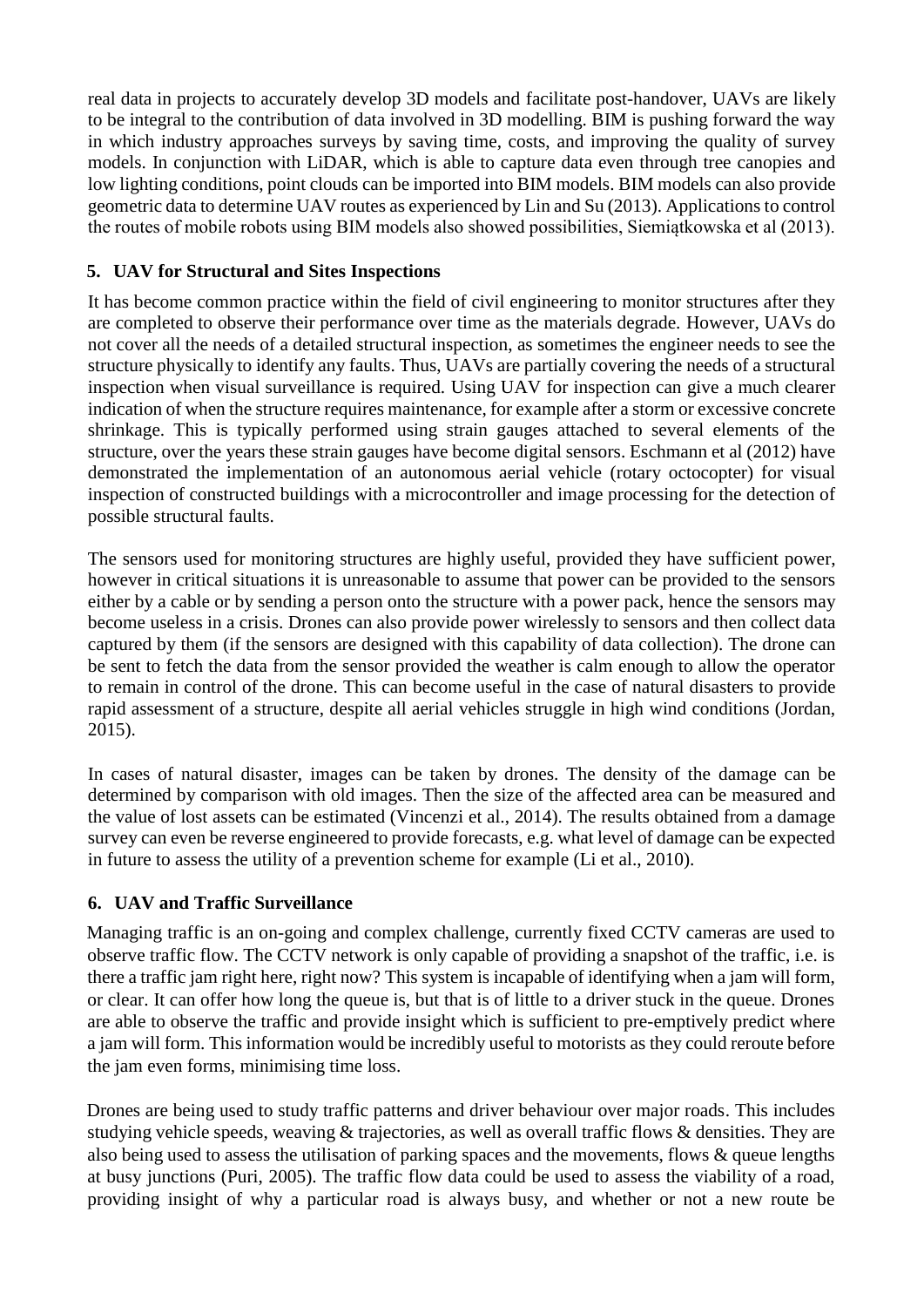constructed to ease the congestion. The driver behaviour data gathered by these drones could be particularly useful for teaching self-driving cars how to negotiate a complex junction or how to react if the car ahead begins to drive erratically. A vast amount of computing power will be required to make sense of driver behaviour data and converting that into useful information which can be used to inform, for example, how long a red light will last (Coifman et al., 2004).

As traffic management is often utilised in urban areas where data must be captured, this raises the issue of signal interference from phone signals, radio waves etc. Care must be taken during the drones flights to use an available wavelength. Otherwise, disruption may cause anything from minor image damage to complete loss of drone control.

# **7. UAV for Health and Safety**

Rodriguez Santos de Melo et al. (2017) investigated the applicability of UAVs for assisting with the safety examinations in large construction sites. Safety during the construction stage is of paramount importance, and the responsibility for providing a safe environment is given to all involved parties. To ensure the enforcement of the safety procedures on site, regular inspections are key for identifying non-compliances early and ensuring appropriate actions are taken to rectify them. However, managing such inspections can prove challenging due to staff limitations, communication issues, and an absence of standardized processes (Park et al., 2013).

Rodriguez Santos de Melo et al. (2017) used a UAV system to inspect the safety procedures in two large construction sites in Brazil. Larger visualization of the site provided valuable information about the general organization and logistics, whereas zoomed-in inspections produced specific data with regards to safety procedures. The site knowledge of the pilot/examiner is very important, in order to identify key times and locations for conducting the inspections. The non-compliances on sites have many forms, such as: workers not using fall arrest protection equipment, safety platforms are not available, destroyed handrails and safety nets, and inappropriate storage for materials.

Eventually, the correct use of UAVs for construction site inspections was proven to be cost and time effective, the main limitation is that examinations are limited to areas visually reachable by the aircraft. Therefore, the effectiveness of this method would greatly depend on the circumstances of each individual site. However, for a suitable project and by following the correct standardized inspection procedures, UAVs can prove remarkable tools for assisting with safety compliance procedures.

UAVs can also be used to monitor site labour activities to capture data on the efficiency and habits of workers in order to increase efficiency of the site. This may be faced with some resistance from workers due to the possibility of preaching their privacy and the pressure to work excessive hours to perform better. Knight (2018) argued that the rationale behind such use is to identify the resources which are required for the labours to work more efficiently, not their own performance; and also there is already significant worker monitoring on site any way even without UAV usage.

### **8. UAV operational problems**

There are always issues related to data capture which may include costs, impacts on the UAV, and errors. Photogrammetry needs ideal conditions regarding light and weather in order to gather quality usable data. There are also significant post-processing times required for photogrammetry, which is pushing the industry into using LiDAR as a solution. However, the issues regarding LiDAR as the large costs and weight of the equipment. The heavy laser limits the UAV to a shorter battery life which may not be suitable for large sites. This may require companies purchase a larger and more powerful UAV to cope with the extra weight. The LiDAR equipment itself is also very expensive and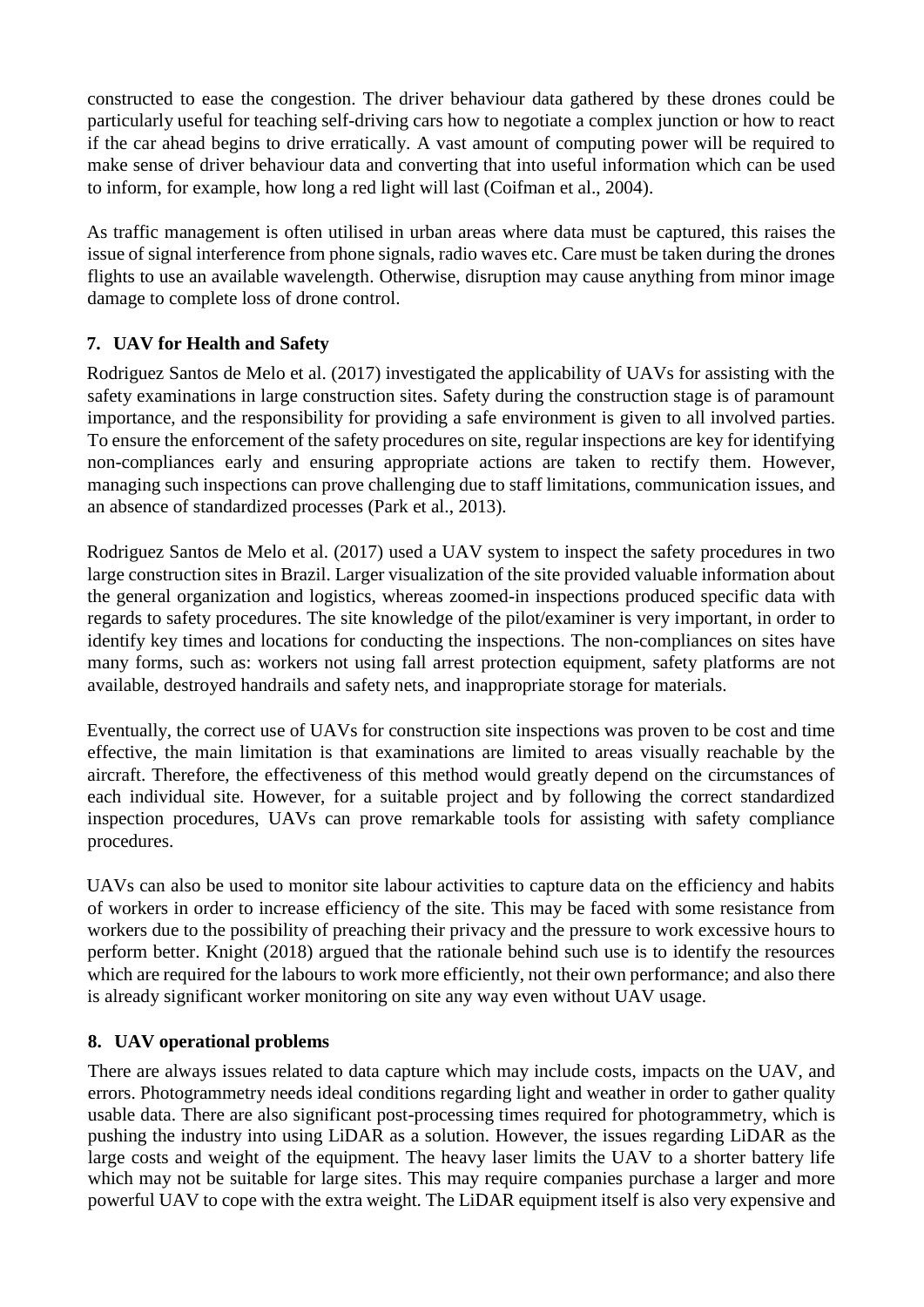can limit smaller companies from investing at the moment, especially with the risk of a crashed UAV causing damage to the system (Dukowitz, 2018).

Erdelj et al (2017) refers to UAVs' limited flight time, which is definitely not long enough for a complete structural inspection. Also, a structural inspection requires a stable vehicle which is able to provide accurate results, so sensors like LiDAR need to be used, which cause the life of the vehicle to get drained even quicker.

Alternative methods have been tested, like internal combustion engines, but they appear to create further issues like making the vehicle heavier and bigger in volume, thus less flexible, as well as costlier and prone to risk during flight time. However, this update does indeed increase the flight time, even though it does not offer the best solution. Aerial vehicles with fixed wings would also offer a longer flight time, but still, it is not possible to offer the right results required for structural inspections, so they are usually not preferred for the operation. Another solution is the use of more than one aerial vehicles for the procedure. Yet, this makes the operation costlier and more complicated, if there is the need to control multiple vehicles. Burkle et al (2011) uses many autonomous and automatic quadcopters (swarms), which were controlled by a ground controlling system successfully.

Furthermore, another attempt took place to solve the issue of the short flight time of UAVs with the creation of an advanced system to prolong flight time of an aerial vehicle. This system works on battery charged vehicles as it automatically swaps a used and drained battery with a fully functioning one, while it recharges multiple others. The experiment was successful after a three-hour flight and the need to change the battery approx. every 10 minutes, Ure et al (2015). Similarly, Matthew et al (2015) proposes a group of robots to dock with the aerial vehicles with the aim to recharge their batteries.

Erdelj et al (2017) also developed an algorithm that can communicate with UAVs to control the vehicles in fleet to give destination, time of arrival, and replacement of data transmission when batteries need recharge. The algorithm uses the values of Operation time, Time of flight, Time of battery replacement, and Time of battery to recharge. The recharge operation seems to be finally continuous, but it should be noted that it is a costlier method as there is the need of automatic recharging pads of each one of the vehicles.

For other use of drones, there is always the problem of BIM compliance environments. If the data captured required its own viewing platform, then it will not be possible to integrate into the BIM environment.

### **9. Conclusions**

The rise of UAVs will have a significant impact on the construction industry, which traditionally, struggles with efficiency and productivity. The vast resources of data which can be acquired using drones is revolutionary, and as the technology becomes more and more accessible, more novel use cases will continue to be found. At present, aerial imaging is the most common application of drones being used to gather data, this is because the data collected being easily handled by today's computers. As cameras and sensors reducing in size and weight the accuracy and precision of the data will continue to increase, resulting in more accurate models. As computing speeds continue to accelerate, the interpretation which can be performed by machines will increase in complexity, allowing for more detailed analysis.

LiDAR and photogrammetry have revolutionized data capture for 3D models of large areas. Photogrammetry is a passive technique only requiring image input to derive 3D models and can be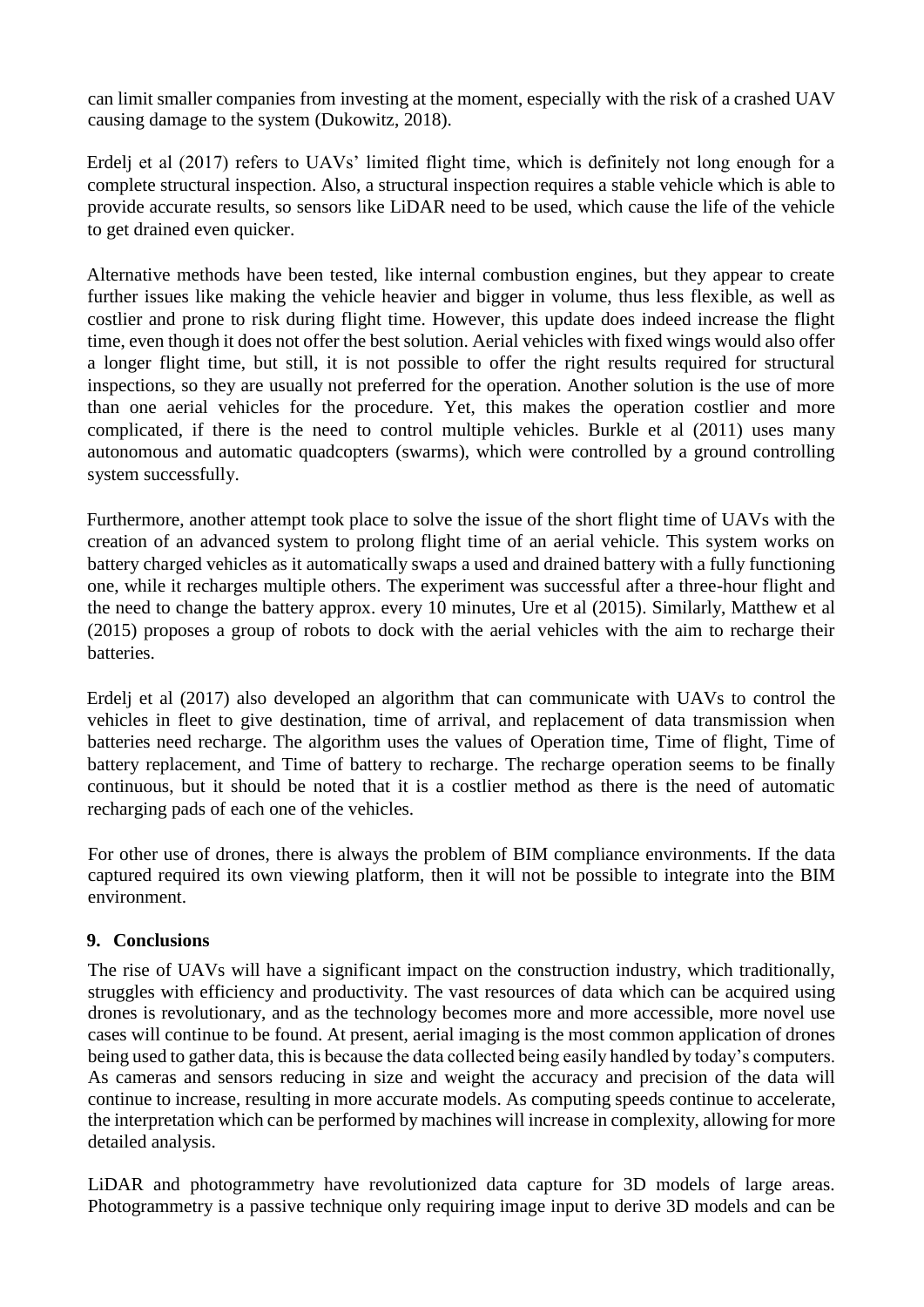carried out from a UAV, eliminating the need for satellite footage or helicopter hire. Post processing relies on the triangulation of points taken from overlapping images by which accurate 3D models can be produced. LiDAR technology is being widely implemented across various industries. It's ability to penetrate foliage, trees and other barriers make it an ideal technology for construction, mining, forestry and other industries. Studies have proven the reliability of the data captured and its postprocessing speed.

Many companies within the industry are using rotorcraft vehicles in order to capture photographic and video data. With the use of geographically referenced way-markers, a UAV can be deployed and capture images from the same positions at regular intervals, thus showing an effective overview of the progress. These types of images are commonly of high interest to the clients and other stakeholders as well as the construction teams for analysis.

Structural inspections can happen with the use of aerial vehicles as they offer the benefit of the absence from site to a safer environment. Similarly, close up inspection of high, dangerous or difficult to reach areas are much more accessible when using a UAV as a live stream of the conditions can be fed to a mobile device on the ground. This removes the need for any worker to go into dangerous conditions to carry out a survey.

Construction managers and other stakeholders can access data on and off site to review the current conditions of a project against the planned schedule and drawings. This process will effectively help streamline a construction process as the construction manager will be able to assign more attention or resources to a certain area which has been flagged. While it raises some concern in terms of workers' privacy, worker monitoring is also proposed by UAV usage in construction sites. Compliance with health and safety procedures on site becomes essential in most projects. UAVs have approved its usefulness in identifying non-compliances early and ensuring appropriate actions are taken to rectify them.

With more and more projects using BIM, it is becoming more essential to provide data which is compatible to the BIM software. It is possible to take a survey and integrate it into a BIM model and then overlay as-built and architectural plans; revealing areas of the project which may require attention or resources. With 4D simulation development, BIM models can be used too to generate route algorithms for UAVs in integration with temporal calendar and spatial definition. In general, there are advances in the development of UAVs routes, but they have not been associated with 4D programming to allow the route of an UAV to be established to perform a real inspection of buildings with auto-recognition of construction objects.

The major challenge facing UAVs is the short flight time and battery life. Many propositions are developed with the use of multiple vehicles as the most efficient so far. There is still need for improvement on this area. Drones also struggle in high winds and require a skilled operator to really get the best data possible. Light weight vehicles are also required which should be also able to handle weather conditions.

In addition, legal restrictions vary from country to country. Considering that the rise of UAVs is so quick, most governments still do not have comprehensive legal infrastructure to regulate their operations completely. In the UK, the operator must hold a license if operating a UAV above 7kg. Within populated areas there are also restrictions regarding height and size of the UAV which can affect the survey type permitted in the area.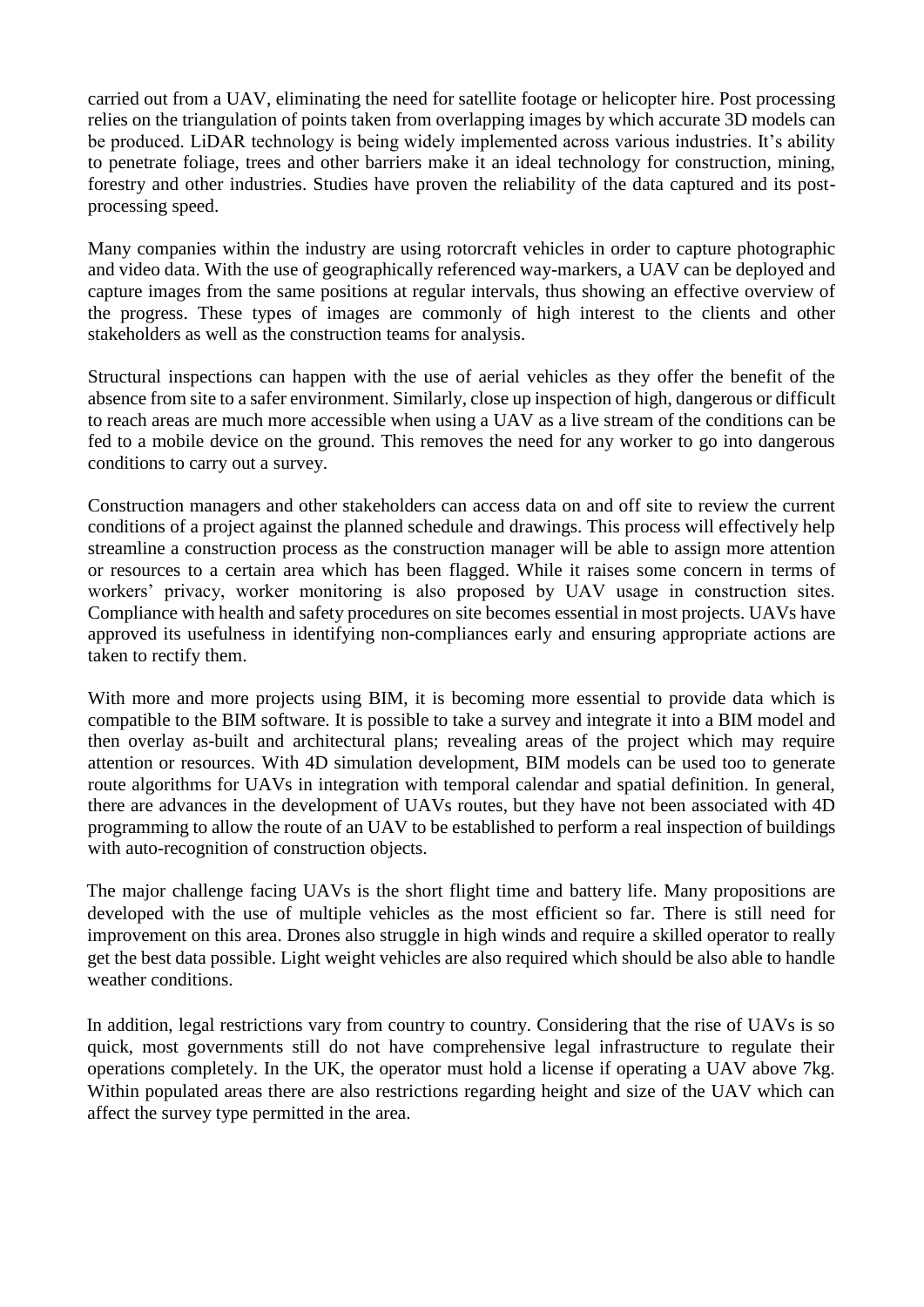#### **References:**

- 1. Aguilera, C., Barrera, F., Lumbreras, F., Sappa, A., and Toledo, R. (2012). Multispectral Image Feature Points, Sensors. 12 (2012) 12661–12672. doi:10.3390/s120912661.
- 2. Buczkowski, A. (2018). Drone LiDAR or Photogrammetry? Everything you need to know.. [online] Geo Awesomeness. Available at: https://www.masterbuilder.co.in/application-of-lidar-in-surveying-and-civilengineering/
- 3. Burkle A, Segor F, Kollmann M (2011) Towards Autonomous Micro UAV Swarms. Berlin. Springer Science & Business Media
- 4. Coifman, B., McCord, M., Redmill, K. and Mishalani, M. (2004). Surface Transportation Surveillance from Unmanned Aerial Vehicles. Proc. of the 83rd Annual Meeting of the Transportation Research Board.
- 5. Corrigan, F. (2017). Introduction to UAV Photogrammetry and LiDAR Mapping Basics. [online] Drone Knowledge. Available at: [https://www.dronezon.com/learn-about-drones-quadcopters/introduction-to](https://www.dronezon.com/learn-about-drones-quadcopters/introduction-to-uav-photogrammetry-and-lidar-mapping-basics/)[uav-photogrammetry-and-lidar-mapping-basics/](https://www.dronezon.com/learn-about-drones-quadcopters/introduction-to-uav-photogrammetry-and-lidar-mapping-basics/)
- 6. Dong, P. and Chen, Q. (2017). LiDAR remote sensing and applications. CRC Press, page 1977.
- 7. Dukowitz, Z. (2018). LiDAR for Drones: The ground breaking technology that's changing the way we see the world - UAV Coach. [online]. Available at: https://uavcoach.com/lidar-drones/ [Accessed 4 Apr. 2018].
- 8. Dupont, Q., Chua, D., Tashrif, A. and Abbott, E. (2017). Potential Applications of UAV along the Construction's Value Chain. Procedia Engineering, 182, pp.165-173.
- 9. Erdelj, M., Saif, O., Natalizio, E., Fantoni, I. (2017). UAVs the fly forever: Uninterrupted Structural Inspection Through Automatic UAV Replacement. Amsterdam. ELSEVIER
- 10. Eschmann, C., Kuo, C., and Boller, C. (2012). Unmanned Aircraft Systems for Remote Building Inspection and Monitoring, in: Proc. 6th Eur. Work. Struct. Heal. Monit., Dresden, Germany, pp. 1–8.
- 11. Ham, Y., Han, K., Lin, J. and Golparvar-Fard, M. (2016). Visual monitoring of civil infrastructure systems via camera-equipped Unmanned Aerial Vehicles (UAVs): a review of related works. Visualization in Engineering, [online] 4(1). Available at: https://viejournal.springeropen.com/articles/10.1186/s40327-015-0029-z [Accessed 27 Mar. 2018].
- 12. Hudzietz, B. and Saripalli, S. (2012). An experimental evaluation of 3D terrain mapping with an autonomous helicopter. ISPRS - International Archives of the Photogrammetry, Remote Sensing and Spatial Information Sciences, XXXVIII-1/C22, pp.137-142.
- 13. Irizarry, J., Gheisari, M. and Walker, B. (2012) Usability Assessment of Drone Technology as Safety Inspection Tools. ITcon Vol. 17, page 194-212
- 14. Jordan, B. (2015). A bird's-eye view of geology: The use of micro drones/UAVs in geologic fieldwork and education. GSA Today, 25(7), pp.42-43.
- 15. Jun, M. and D'Andrea, R. (2003). Probability map building of uncertain dynamic environments with indistinguishable obstacles, in: Proc. 2003 Am. Control Conf. 2003., Denver, CO, pp. 3417–3422. doi:10.1109/ACC.2003.1244060.
- 16. Karpowicz, J. and Higgins, S. (2018). Aerial Surveying with a Drone and Photogrammetry vs LiDAR Commercial UAV News. [online] Commercial UAV News. Available https://www.expouav.com/news/latest/figuring-aerial-surveying-drone-instead-arguing-photogrammetryvs-lidar/ [Accessed 2 Apr. 2018].
- 17. Kim, D., Comandur, B., Medeiros, H., Elfiky, N., and Kak, A. (2017). Multi-view face recognition from single

RGBD models of the faces, Comput. Vis. Image Underst. 160, 114–132. doi:10.1016/j.cviu.2017.04.008.

- 18. Knight, W. (2018). *Drone Oversight Is Coming to Construction Sites*. [online] MIT Technology Review. Available at: https://www.technologyreview.com/s/540836/new-boss-on-construction-sites-is-a-drone/ [Accessed 3 Apr. 2018].
- 19. Kwon, S., Park, J., Moon, D., Jung, S. and Park, H. (2017). Smart Merging Method for Hybrid Point Cloud Data using UAV and LIDAR in Earthwork Construction. Procedia Engineering, 196, pp.21-28.
- 20. Li, C., Wang, H., Le, T. and Shen, L. (2010). The research on unmanned aerial vehicle remote sensing and its applications. In: Proceedings of the 2nd International Conference on Advanced Computer Control (ICACC). Shenyang, Liaoning: International Association of Computer Science and Information Technology, pp.644-647.
- 21. Lin, Y. and Su, Y. (2013). Developing Mobile- and BIM-Based Integrated Visual Facility Maintenance Management System, Sci. World J., pages 1–10. doi:10.1155/2013/124249.